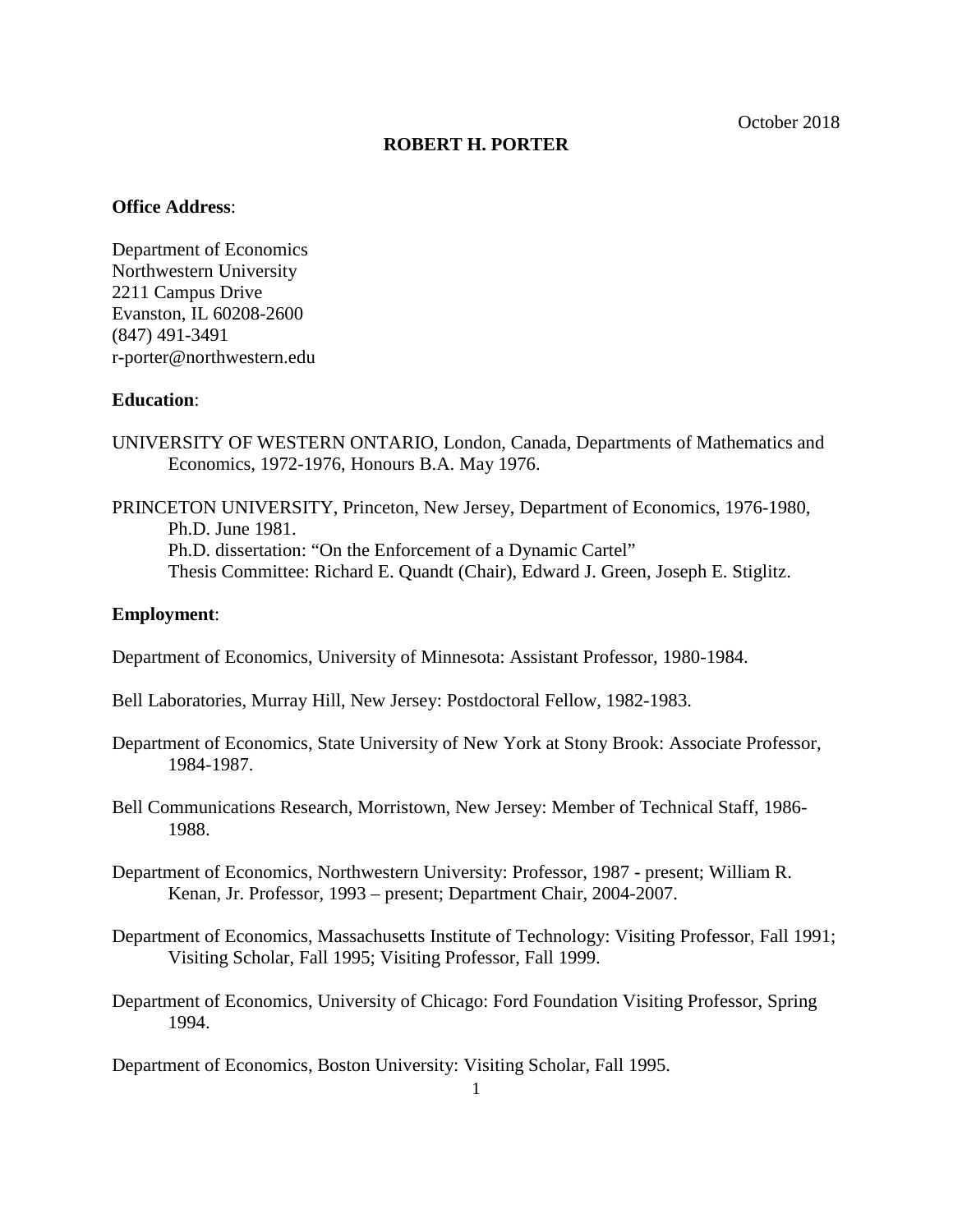- Department of Economics, University of California, Berkeley: Visiting Ford Research Professor, Fall 1998.
- Department of Economics, University of California, Los Angeles: Visiting Professor, Fall 2001 and Winter 2002.

Department of Economics, Yale University: Cowles Visiting Professor, Spring 2005.

LEI, CREST-INSEE, Visiting Researcher, 2008-2009.

## **Fellowships and Awards**:

U.W.O. Gold Medal for Economics and Mathematics, 1976.

Postdoctoral Fellowship at Bell Laboratories, 1982-1983.

Fellow of the Econometric Society, elected 1989.

Fisher-Schultz Lecture, Econometric Society European Meetings, Brussels, 1992.

Fellow of the American Academy of Arts and Sciences, elected 1997.

Charter Member of the Game Theory Society, 1998.

Distinguished Fellow of the Industrial Organization Society, 2009.

Fellow of the Game Theory Society, elected 2017.

BBVA Foundation Frontiers of Knowledge Award in Economics, Finance and Management, 2018, with Timothy Bresnahan and Ariel Pakes.

# **Recent Teaching Experience**:

| <b>Graduate Courses:</b>      | Industrial Organization                                                                                                            |
|-------------------------------|------------------------------------------------------------------------------------------------------------------------------------|
| <b>Undergraduate Courses:</b> | Probability and Statistics, Econometrics, Environmental and<br>Natural Resource Economics, Game Theory, Industrial<br>Organization |

# **Research Experience and Grants**: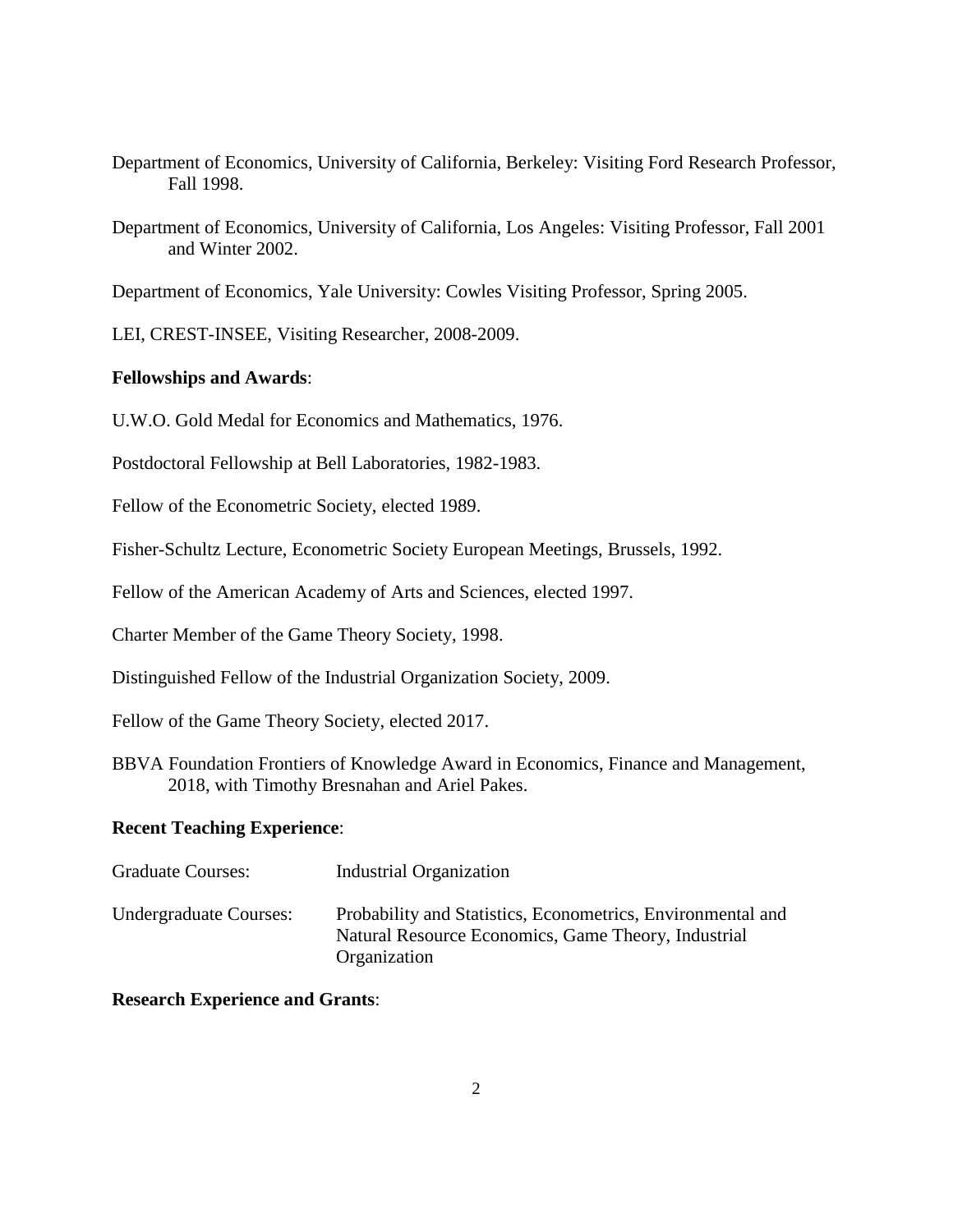- Sloan Foundation Grant, to the University of Minnesota Economics Department, on "Transaction Costs and Imperfect Information: Applications of Switching Regressions" (with Takatoshi Ito), 1981-1982.
- University of Minnesota Faculty Summer Research Appointment, 1982 and 1984.
- Consultant to Bell Communications Research, Inc., Morristown, New Jersey, 1984-1986.
- Sloan Foundation Grant, to the University of Minnesota Economics Department, on "The Incidence and Duration of Price Wars," 1984.
- National Science Foundation Grant, "Bidding Behavior and Joint Venture Formation in OCS Auctions" (with Kenneth Hendricks), 1985-1987.
- National Science Foundation Grant, "Offshore Oil and Gas Lease Auctions" (with Kenneth Hendricks), 1988-1991.
- National Science Foundation Grant, "Empirical Studies of Auctions and Bidding," 1993-1996.

National Science Foundation Grant, "Empirical Studies of Bidding and Entry," 1997-1999.

Searle Fund Grant, "Bid Rigging in Procurement Auctions," 2005-2006.

### **Publications and Papers**:

- "Determinants of the Rate of Subdivision Development" (with Gordon W. Davies), *Journal of Urban Economics*, Vol. 8, No. 3, November 1980; 273-282.
- "Optimal Cartel Trigger Price Strategies," *Journal of Economic Theory*, Vol. 29, No. 2, April 1983; 313-338.
- "On the Rationality of Buying from a Price Predator," *Economics Letters*, Vol. 11, No. 3, 1983; 385-389.
- "A Study of Cartel Stability: The Joint Executive Committee, 1880-1886," *Bell Journal of Economics*, Vol. 15, No. 2, Autumn 1983; 301-314. Also in *Cournot Oligopoly: Characterizations and Applications*, edited by A. Daughety, 1988, Cambridge University Press: New York; 402-420. Also in *A Reader in Industrial Organization*, edited by L. Cabral, 2000, Blackwell: Malden; 155-170. Also in *Empirical Industrial Organization*, edited by P. Joskow and M. Waterson, 2004, Edward Elgar: Cheltenham. Also in *Cartels*, edited by S. Salant and M. Levenstein, 2007, Edward Elgar: Cheltenham.
- "Noncooperative Collusion Under Imperfect Price Information" (with Edward J. Green), *Econometrica*, Vol. 52, No. 1, January 1984; 87-100. Also in *Industrial Organization*,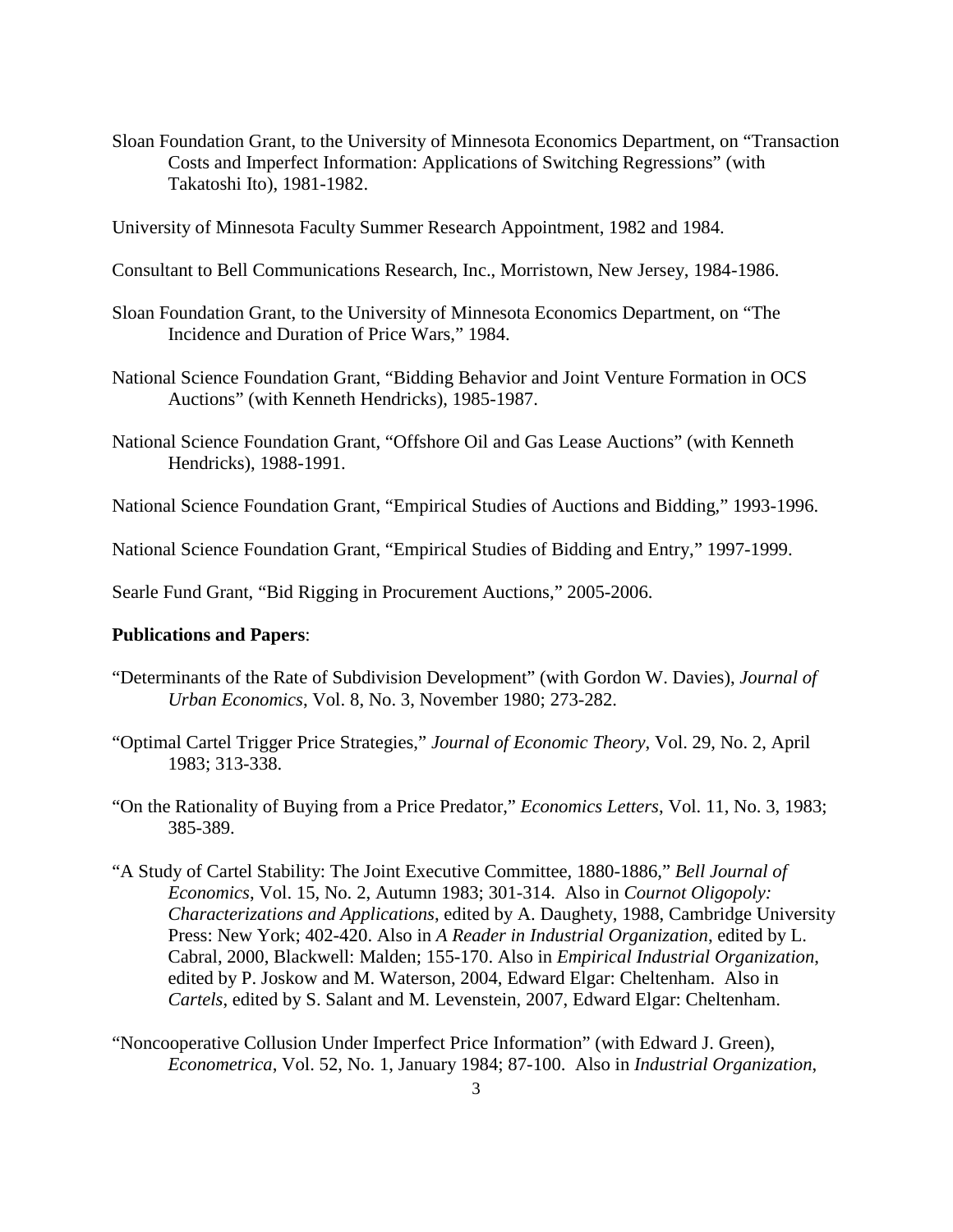edited by A. Sen, 1996, Oxford University Press: Delhi; 293-312. Also in *Microeconomic Theories of Imperfect Competition: Old Problems and New Perspectives*, edited by J. Gabszewicz and J.-F. Thisse, 1999, Edward Elgar: Cheltenham. Also in *A Reader in Industrial Organization*, edited by L. Cabral, 2000, Blackwell: Malden; 34-47. Also in *Cartels*, edited by S. Salant and M. Levenstein, 2007, Edward Elgar: Cheltenham. Also in *Information Economics*, edited by D. Sappington and M. Baye, 2014, Routledge.

- "Switching Regression Models with Imperfect Sample Separation Information with an Application on Cartel Stability" (with Lung-Fei Lee), *Econometrica*, Vol. 52, No. 2, March 1984; 391-318.
- "Tariff Policies in a Small Open Spatial Economy," *Canadian Journal of Economics*, Vol. 17, No. 2, May 1984; 270-282.
- "Oligopoly and the Incentive for Horizontal Merger" (with Martin K. Perry), *American Economic Review*, Vol. 75, No. 1, March 1985; 219-227.
- "On the Incidence and Duration of Price Wars," *Journal of Industrial Economics*, Vol. 33, No. 4, June 1985; 415-426. Also in *Oligopoly, Competition and Welfare*, edited by P. Geroski, L. Phlips and A. Ulph, 1985, Basil Blackwell: Oxford; 47-58.
- "The Impact of Government Policy on the U.S. Cigarette Industry," in *Empirical Approaches to Consumer Protection Economics*, edited by P. Ippolito and D. Scheffman, 1986, Federal Trade Commission: Washington; 447-481.
- "A Note on Tacit Collusion Under Demand Uncertainty," *Canadian Journal of Economics*, Vol. 19, No. 3, August 1986; 587-589.
- "Information and Returns in OCS Auctions, 1954-1969" (with Kenneth Hendricks and Bryan Boudreau), *Journal of Industrial Economics*, Vol. 35, No. 4, June 1987; 517-542. Also in *The Empirical Renaissance in Industrial Economics*, edited by T. Bresnahan and R. Schmalensee, 1987, Basil Blackwell: Oxford; 147-172.
- "An Empirical Study of an Auction with Asymmetric Information" (with Kenneth Hendricks), *American Economic Review*, Vol. 78, No. 5, December 1988; 865-883. Also in *Empirical Industrial Organization*, edited by P. Joskow and M. Waterson, 2004, Edward Elgar: Cheltenham.
- "Random Reservation Prices and Bidding Behavior in OCS Drainage Auctions" (with Kenneth Hendricks and Richard H. Spady), *Journal of Law and Economics*, Vol. 32, No. 2, Pt. 2, October 1989; S83-S106.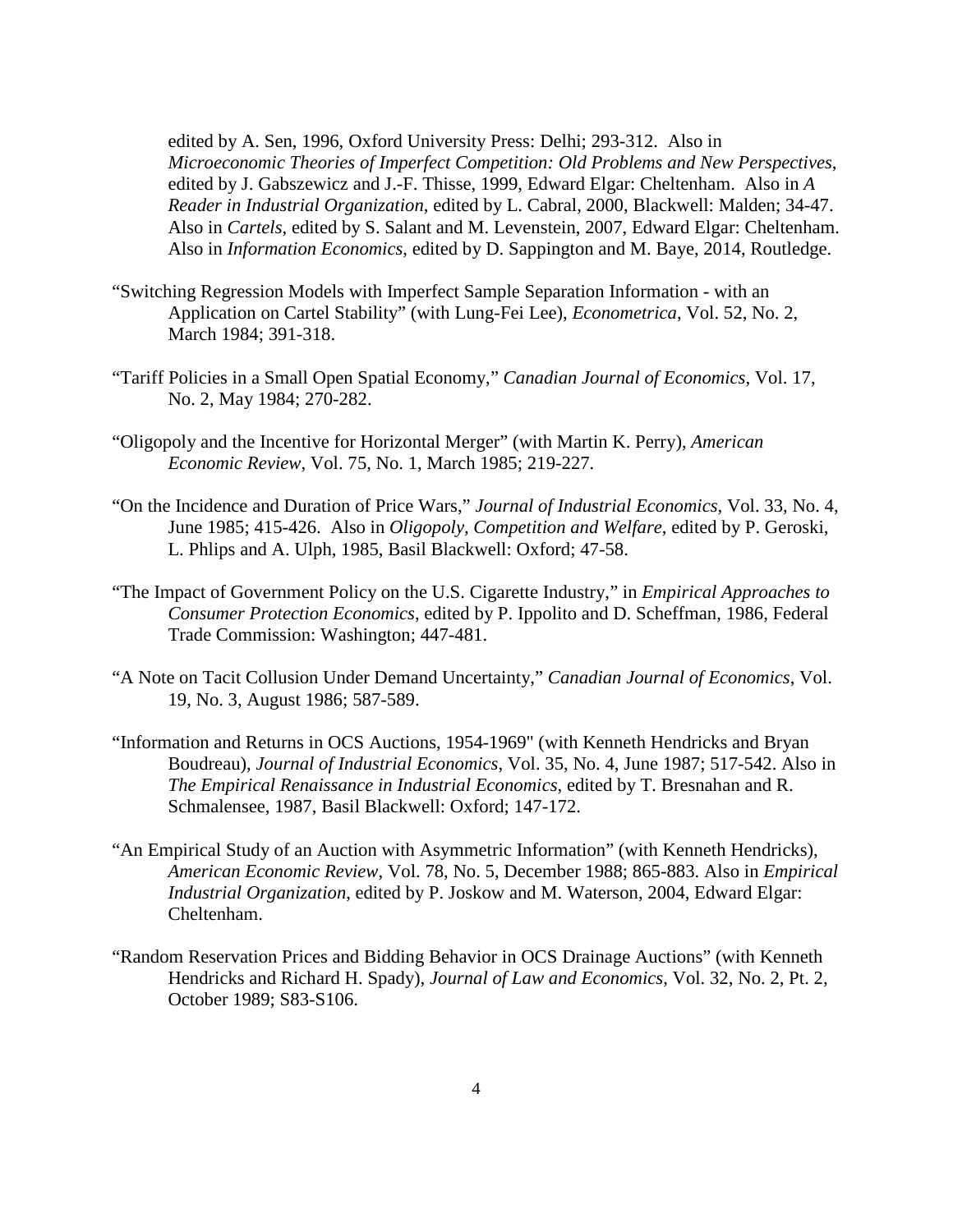- "Collusion in Auctions" (with Kenneth Hendricks), *Annales d'Economie et de Statistique*, No. 15/16, July-December 1989; 217-230. Also in *The Economic Theory of Auctions, Volume I*, edited by P. Klemperer, 2000, Edward Elgar: Cheltenham; 661-673.
- "Can Resale Price Maintenance or Franchise Fees Correct Sub-Optimal Levels of Retail Service?" (with Martin K. Perry), *International Journal of Industrial Organization*, Vol. 8, No. 1, March 1990; 115-141.
- "A Review Essay on the *Handbook of Industrial Organization*," *Journal of Economic Literature*, Vol. 29, No. 2, June 1991; 553-572.
- "Joint Bidding in Federal OCS Auctions" (with Kenneth Hendricks), *American Economic Review Papers and Proceedings*, Vol. 82, No. 2, May 1992; 506-511.
- "Bidding Behavior in OCS Drainage Auctions: Theory and Evidence" (with Kenneth Hendricks), *European Economic Review*, Vol. 37, No. 2-3, April 1993; 320-328.
- "Optimal Selling Strategies for Oil and Gas Leases with an Informed Buyer" (with Kenneth Hendricks and Guofu Tan), *American Economic Review Papers and Proceedings*, Vol. 83, No. 2, May 1993; 234-239.
- "Detection of Bid Rigging in Procurement Auctions" (with J. Douglas Zona), *Journal of Political Economy*, Vol. 101, No. 3, June 1993; 518-538. Also in *Empirical Industrial Organization*, edited by P. Joskow and M. Waterson, 2004, Edward Elgar: Cheltenham.
- "Recent Developments in Empirical Industrial Organization," *Journal of Economic Education*, Vol. 25, No. 2, Spring 1994; 149-161.
- "Auctions for Oil and Gas Leases with an Informed Bidder and a Random Reservation Price" (with Kenneth Hendricks and Charles A. Wilson), *Econometrica*, Vol. 62, No. 6, November 1994; 1415-1444.
- "The Role of Information in U.S. Offshore Oil and Gas Lease Auctions," *Econometrica*, Vol. 63, No. 1, January 1995; 1-27. Also in *Empirical Industrial Organization*, edited by P. Joskow and M. Waterson, 2004, Edward Elgar: Cheltenham.
- "Detecting Collusion Among Firms," in *1995 Industry Economics Conference: Papers and Proceedings*, Bureau of Industry Economics Report 95/23, Australian Government Publishing Service: Canberra, November 1995; 1-13.
- "The Effect of Public Capital in State-Level Production Functions Reconsidered" (with Teresa Garcia-Mila and Therese J. McGuire), *Review of Economics and Statistics*, Vol. 78, No. 1, February 1996; 177-180.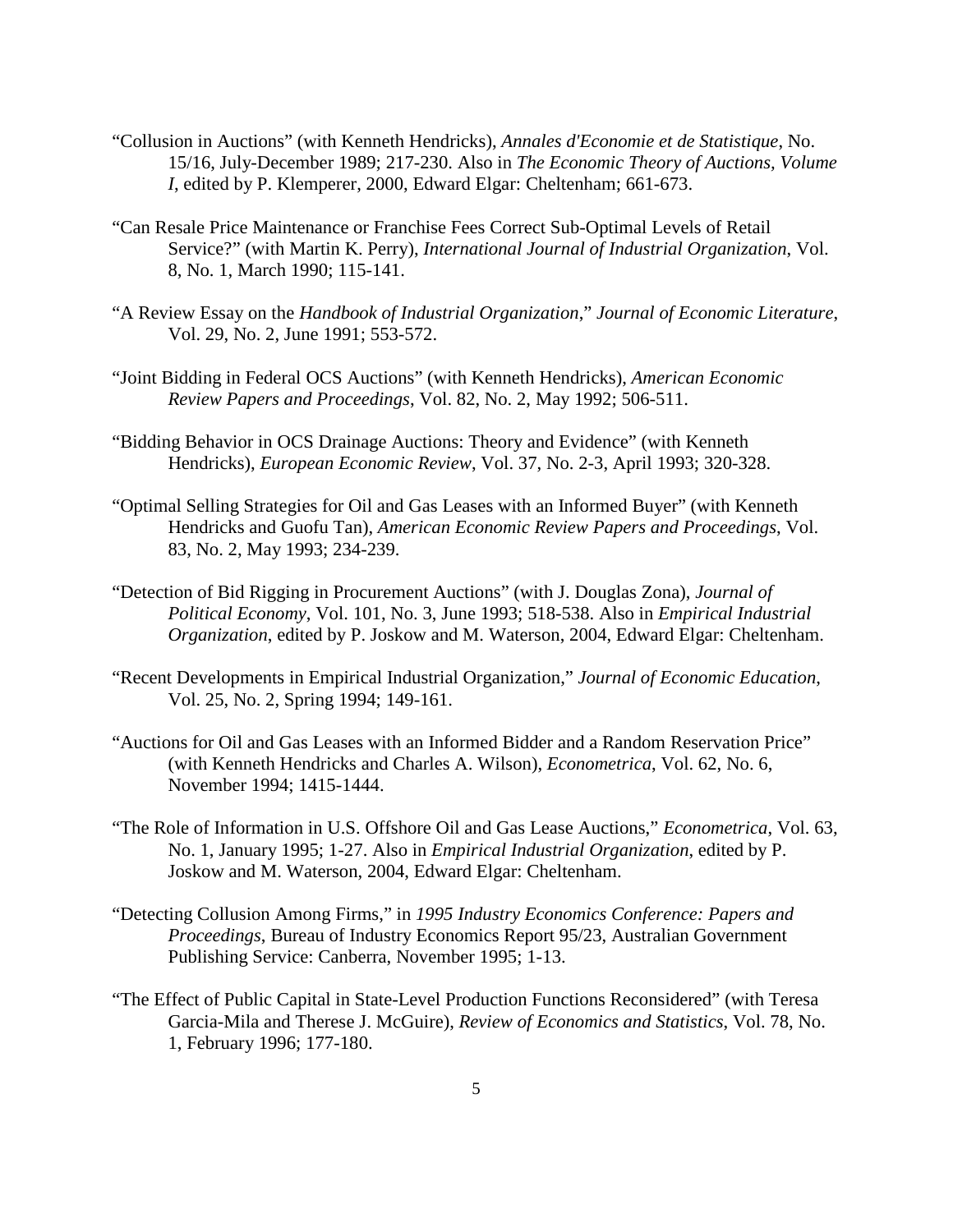- "The Timing and Incidence of Exploratory Drilling on Offshore Wildcat Tracts" (with Kenneth Hendricks), *American Economic Review*, Vol. 86, No. 3, June 1996; 388-407.
- "Ohio School Milk Markets: An Analysis of Bidding," (with J. Douglas Zona), *RAND Journal of Economics*, Vol. 30, No. 2, Summer 1999; 263-288. Also in *Recent Developments in Monopoly and Competition Policy*, edited by G. Norman, 2008, Edward Elgar: Cheltenham.
- "Detecting Collusion Among Bidders in Auction Markets," in *Fighting Cartels – Why and how?* Swedish Competition Authority: Stockholm, 2001; 168-184.
- "Uniform Pricing or Pay-as-Bid Pricing: A Dilemma for California and Beyond" (with Alfred E. Kahn, Peter C. Cramton and Richard D. Tabors), *The Electricity Journal*, July 2001; 70- 79.
- "Empirical Implications of Equilibrium Bidding in First-Price, Symmetric, Common Value Auctions" (with Kenneth Hendricks and Joris Pinkse), *Review of Economic Studies*, Vol. 70, No. 1, January 2003; 115-145.
- "Bidding, Bid Rigging, and School Milk Prices: Ohio v. Trauth (1994)" (with J. Douglas Zona), in *The Antitrust Revolution: Economics, Competition and Public Policy*, Fourth Edition, edited by J.E. Kwoka, Jr. and L.J. White, 2004, Oxford University Press: New York; 211- 232. Also in *The Antitrust Revolution: Economics, Competition and Public Policy*, Fifth Edition, edited by J.E. Kwoka, Jr. and L.J. White, 2009, Oxford University Press: New York; 329-350.
- "Detecting Collusion," *Review of Industrial Organization*, Vol. 26, No. 2, March 2005; 147-167.
- "An Empirical Perspective on Auctions" (with Kenneth Hendricks), in *Handbook of Industrial Organization*, Volume 3, edited by M. Armstrong and R. Porter, 2007, Elsevier: New York; 2073-2143.
- "Collusion" (with J. Douglas Zona), in *Issues in Competition Law and Policy*, edited by W. D. Collins, 2008, American Bar Association Section of Antitrust Law, 1069-1084.
- "Bidding Rings and the Winner's Curse" (with Kenneth Hendricks and Guofu Tan), *RAND Journal of Economics*, Vol. 39, No. 4, Winter 2008; 1018-1041.
- "Recent U.S. Offshore Oil and Gas Lease Bidding: A Progress Report" (with Philip Haile and Kenneth Hendricks), *International Journal of Industrial Organization*, Vol. 28, No. 4, July 2010; 390-396.
- "Auctioning Resource Rights" (with Kenneth Hendricks), *Annual Review of Resource Economics*, Vol. 6, 2014; 175-190.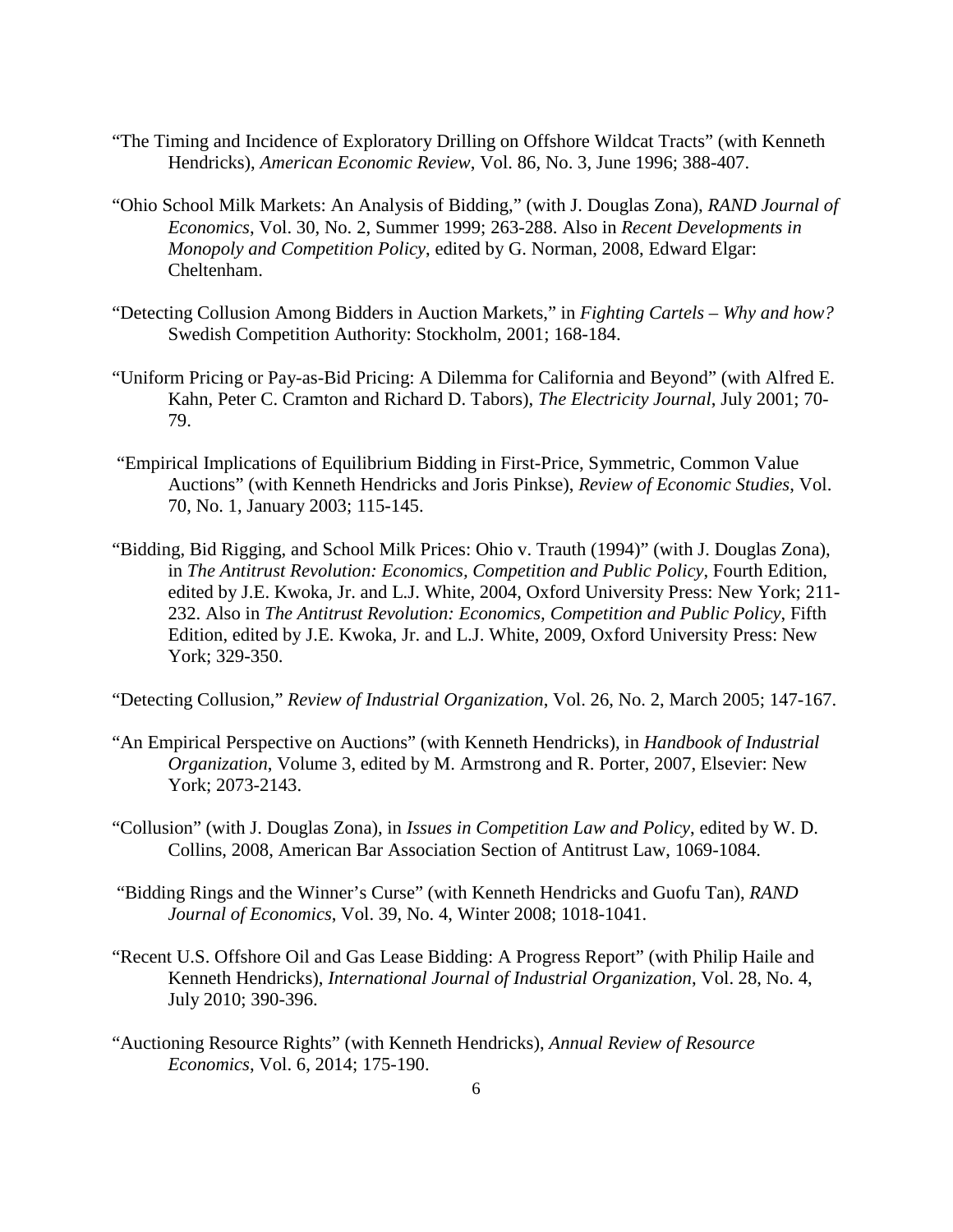- "Patterns of Trade in the Market for Used Durables: Theory and Evidence" (with Peter Sattler), N.B.E.R. Working Paper No. 7149, May 1999.
- "An Analysis of Bidding in Ohio School Milk Auctions" (with Nickolay Moshkin and J. Douglas Zona), mimeo, July 2005.
- "Testing Competition in U.S. Offshore Oil and Gas Lease Bidding" (with Andres Aradillas-Lopez, Philip Haile and Kenneth Hendricks), mimeo, July 2017.
- "Empirical Analysis and Auction Design" (with Kenneth Hendricks), mimeo, August 2017.

## **Other Publications**:

- "Guidelines for Submission of Manuscripts on Experimental Economics" (with Thomas R. Palfrey), *Econometrica*, Vol. 59, No. 4, July 1991; 1197-1198. Also in *Experimental Methods: A Primer for Economists*, D. Friedman and S. Sunder, 1994, Cambridge University Press: New York; 205-206.
- Review of *Anatomy of an Auction: Rare Books at Ruxley Lodge, 1919*, by Arthur Freeman and Janet Ing Freeman, *Journal of Political Economy*, Vol. 100, No. 2, April 1992; 433-436.
- "Articles in Honor of Richard E. Quandt: An Introduction" (with Timothy F. Bresnahan), *RAND Journal of Economics*, Vol. 28, No. 0, Special Issue 1997; S1-4.
- Committee on Data and Research for Policy on Illegal Drugs: *Assessment of Two Cost-Effectiveness Studies on Cocaine Control Policy*, edited by C. Manski, J. Pepper and Y. Thomas, 1999, National Academy Press: Washington.
- "Comment on "The Eclipse of the U.S. Tire Industry" by R. Rajan, P. Volpin and L. Zingales, in *Mergers and Productivity*, edited by S. Kaplan, 2000, NBER and University of Chicago Press: Chicago; 86-92.
- "Pricing in the California Power Exchange Electricity Market: Should California Switch from Uniform Pricing to Pay-as-Bid Pricing?" (with Alfred E. Kahn, Peter C. Cramton, and Richard D. Tabors), Blue Ribbon Panel Report, California Power Exchange, January 2001.
- Committee on Data and Research for Policy on Illegal Drugs: *Informing America's Policy on Illegal Drugs: What We Don't Know Keeps Hurting Us*, edited by C. Manski, J. Pepper and C. Petrie, 2001, National Academy Press: Washington.
- "Collusion in Industrial Economics: A Comment," *Journal of Industry, Competition and Trade*, Vol. 5, No. 3, December 2005; 231-234.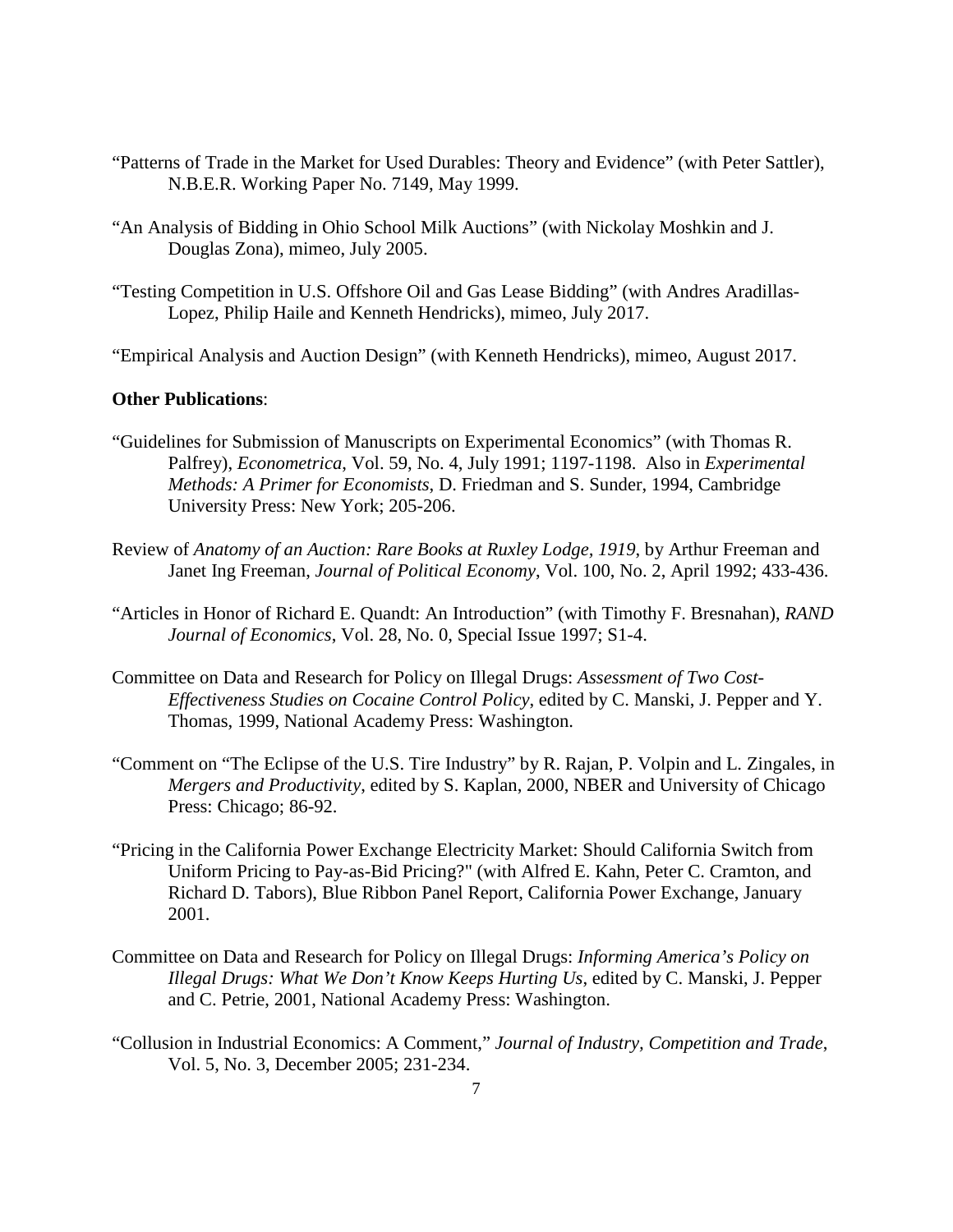*Handbook of Industrial Organization*, Volume 3, edited by M. Armstrong and R. Porter, 2007, Elsevier: New York.

## **Other Professional Activities**:

Acting Editor, Irving Fisher Monograph Award and Frank W. Taussig Article Award, 1985- 1986.

Canadian Economics Association: Organizing Committee, 1990 Annual Meetings.

European Economics Association: Program Committee, 2003 Annual Congress.

European Association for Research in Industrial Economics (EARIE): Program Committee, 2011 Annual Conference.

Advisory Panel for Economics, National Science Foundation, 1986-1987.

Associate Editor, *International Journal of Industrial Organization*, 1989-1995.

Scientific Advisory Board, *International Journal of Industrial Organization*, 2007 - present.

Editorial Board, *Economic Theory*, 1990-1992.

Board of Editors, *Empirica*, 1993 - 2008.

Editor, *RAND Journal of Economics*, 1995-2004.

Foreign Editor, *Review of Economic Studies*, 1995-2001.

Editorial Board, *Journal of Industry, Competition and Trade*, 2000 – present.

Associate Editor, *Economics Bulletin*, 2001-2003.

Advisory Board, *Quantitative Marketing and Economics*, 2003 – present.

Editor, *Microeconomic Insights*, 2015 – present.

Member, Selection Committee, COMPASS Prizes, 2007-2009.

External Review Committees:

Department of Economics, University of Pennsylvania, 1993. Department of Economics, University of Michigan, 1994.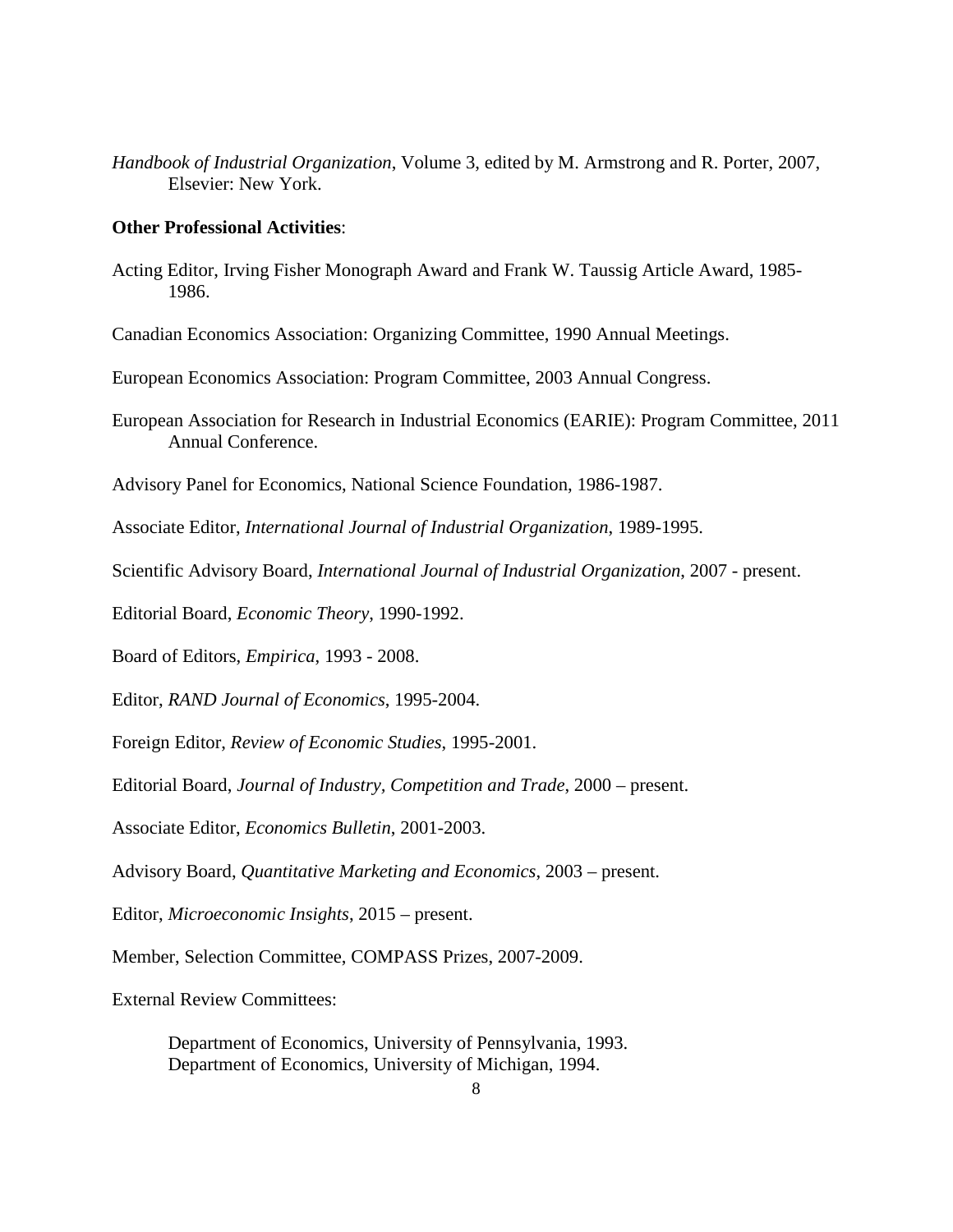Department of Economics, Princeton University, 1995. Department of Economics, Columbia University, 1997. Department of Economics, University of Arizona, 1998. Department of Economics, University of Toronto, 1999. Department of Economics, University of British Columbia, 2002. Economics Area, London Business School, 2002. Department of Economics, Washington University, St. Louis, 2002. Department of Economics, Princeton University, 2010. Department of Economics, Johns Hopkins University, 2011. Department of Economics, University of Western Ontario, 2014. Department of Economics, Washington University, St. Louis, 2016. Department of Economics, University of Pennsylvania, 2019.

Research Associate, National Bureau of Economic Research, 1991 - present.

- Faculty Fellow, Institute for Policy Research (formerly Center for Urban Affairs and Policy Research), Northwestern University, 1992 - present.
- Member, Committee on Data and Research for Policy on Illegal Drugs, National Research Council, 1998-2001.
- Member, Blue Ribbon Panel on CALPX Electricity Pricing, commissioned by the California Power Exchange, 2000-2001.
- Member, Scientific Board, Center for the Study of Auctions, Procurements and Competition Policy (CAPCP), Pennsylvania State University, 2007 – present.
- Co-Director, Center for the Study of Industrial Organization, Northwestern University, 1999 present.
- International Fellow, Centre for Microdata Methods and Practice (cemmap), University College London, 2008 – present.
- Member, Scientific Committee, LABEX: Economics and Decision Sciences (ECODEC), a partnership of Ecole Polytechnique, ENSAE-CREST, and HEC, 2012 - present.

Board of Directors, Econ Job Market, 2013 – 2015.

American Economic Association:

Board of Editors, *American Economic Review*, 1987-1988, 1994-1996. Invited Lecture on Recent Developments in Economics, "Empirical Industrial Organization," Annual Meetings, Anaheim, CA, January 1993. Planning Committee: 1995 Annual Meetings, 2005 Annual Meetings.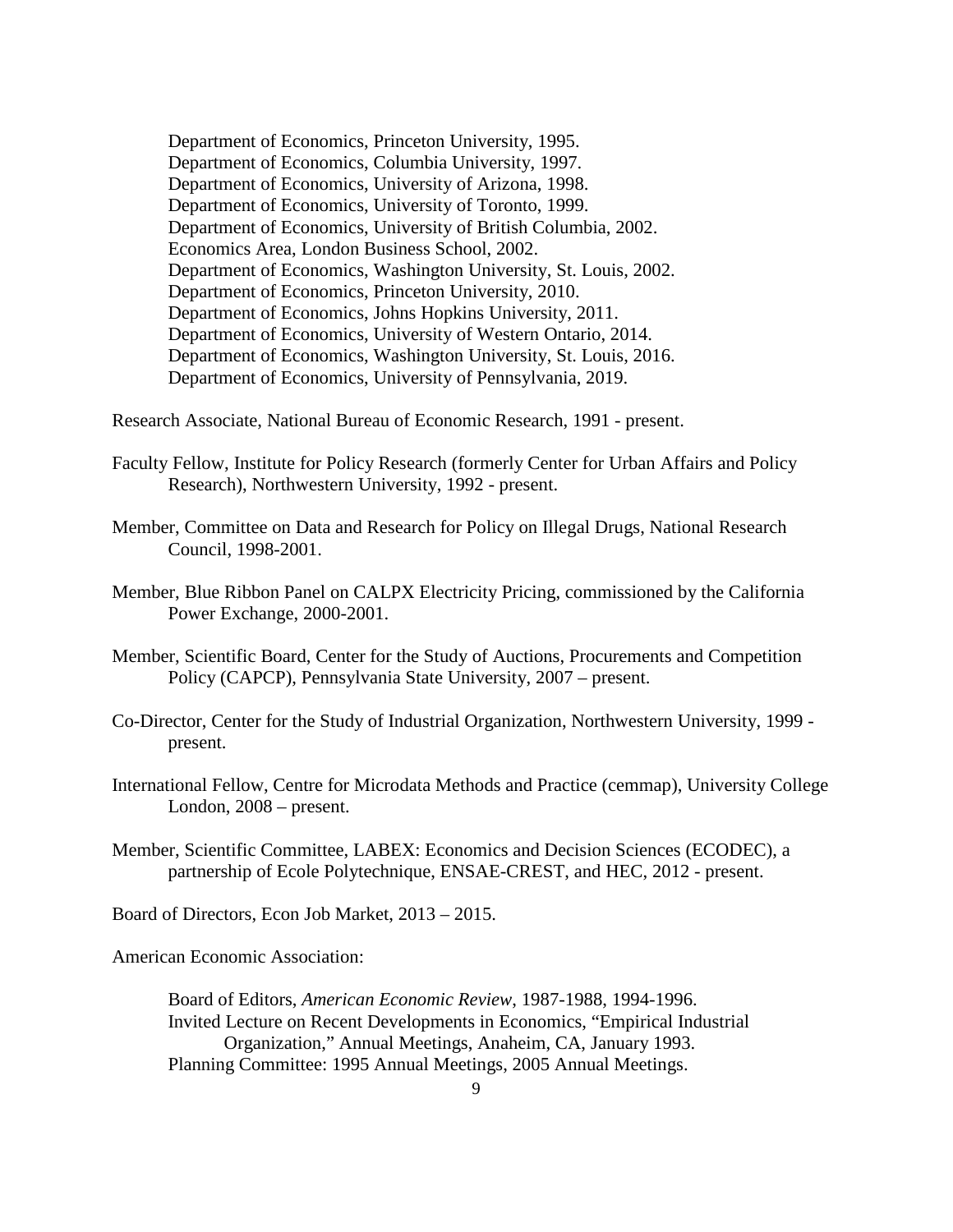Nominating Committee: 2007. *Journal of Economic Perspectives* General Editor Search Committee, 2007. Co-Editor, *American Economic Journal: Microeconomics*, 2008-2014.

American Academy of Arts and Sciences:

Fellow, elected 1997. Member, Midwest Council, 2002-2010. Economics Panel, Membership Committee, 2003, 2006. Nominating Committee, 2004-2007.

Econometric Society:

Program Committee: 1986 North American Winter Meetings, 1990 World Congress, 1995 World Congress, 1996 North American Summer Meetings. Co-Editor, *Econometrica*, 1988-1993. Fellow, elected 1989. Fisher-Schultz Lecture, "The Role of Information in Auction Markets," European Meeting, Brussels, 1992. Member of the Council, 1992-1995, 1996-2002, 2005-2016. Chair, Walras-Bowley Lecture Committee, 1993, 2009. Council Nominating Committee, 1993, 1998, 2000, 2002, 2009. Joint Economic Theory and Econometrics Invited Lecture, "Bidder Coalitions and Collusion in Auctions," European Meeting, Venice, 2002. At-Large Member of the Executive Committee, 2010-2012. Program Co-Chair, 2012 North American Summer Meetings. Second Vice-President, 2013. First Vice-President, 2014. President, 2015. Presidential Address, "Empirical Analysis and Auction Design," World Congress, Montreal, 2015, and North American Winter Meeting, San Francisco, 2016. Past President, 2016. A.W. Phillips Lecture, Australasian Meeting, Sydney, 2016. Audit Committee, 2018 – present.

Game Theory Society:

Charter Member, 1998. Member of the Council, 2001-2007. Fellow, elected 2017.

Industrial Organization Society:

Distinguished Fellow, 2009.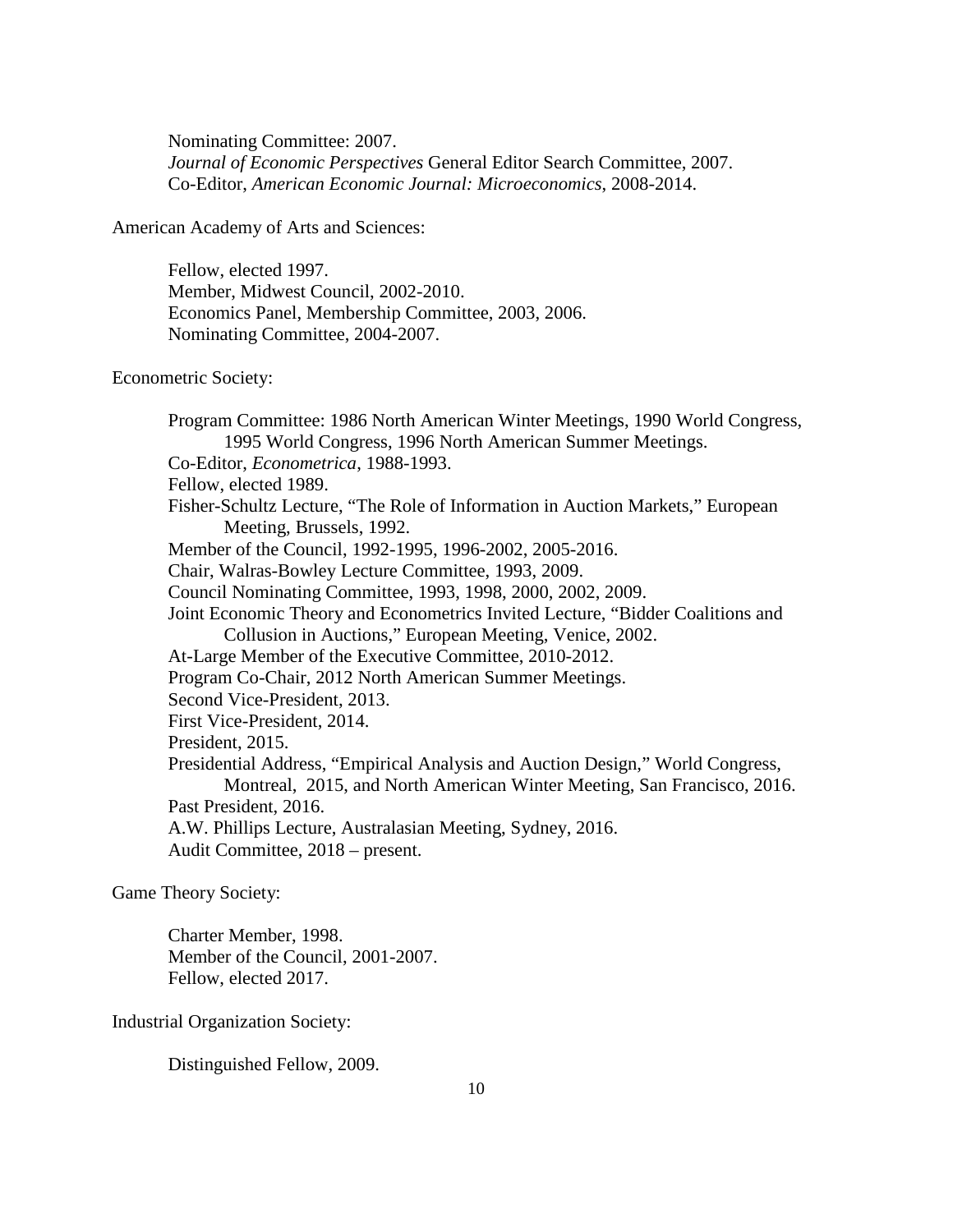Vice President, 2018 and 2019. President, 2020 and 2021.

# **Ph.D. Committees** (year, initial placement, current position):

Minnesota:

Committee Member:

| Jose Aizpurua (1984)<br>Richard Sexton (Ag Econ, 1984)<br>Marsha Blumenthal (1985)<br>Christina Mazon (1985)<br>Kathryn Combs (1988) | Barcelona; Universidad Publica de Navarra<br><b>UC Davis (Agricultural Economics)</b><br>St. Thomas<br>Universidad Complutense de Madrid<br>Cal State LA; St. Thomas |
|--------------------------------------------------------------------------------------------------------------------------------------|----------------------------------------------------------------------------------------------------------------------------------------------------------------------|
| <b>Stony Brook:</b>                                                                                                                  |                                                                                                                                                                      |
| Chair:                                                                                                                               |                                                                                                                                                                      |
| Douglas Zona (1986)                                                                                                                  | <b>Bell Labs; CRA</b>                                                                                                                                                |
| Northwestern:                                                                                                                        |                                                                                                                                                                      |
| Chair:                                                                                                                               |                                                                                                                                                                      |
| Charles Himmelberg (1990)                                                                                                            | NYU; Goldman Sachs                                                                                                                                                   |
| Dorothy Petersen (1993)                                                                                                              | Wash U St. Louis                                                                                                                                                     |
| Vrinda Kadiyala (1994)                                                                                                               | Cornell Johnson (Marketing)                                                                                                                                          |
| Carolyn Berry (1995)                                                                                                                 | Pompeu Fabra; Pacific Gas and Electric                                                                                                                               |
| Patrick Greenlee (MEDS, 1995)                                                                                                        | <b>DOJ</b> Antitrust Division                                                                                                                                        |
| Frode Johansen (1995)                                                                                                                | <b>Statistics Norway; Statoil</b>                                                                                                                                    |
| Martin Pesendorfer (1995)                                                                                                            | Yale; LSE                                                                                                                                                            |
| Phillip Haile (1996)                                                                                                                 | Wisconsin; Yale                                                                                                                                                      |
| Peter Sattler (1997)                                                                                                                 | Texas Dallas (Marketing); Marketing RAS                                                                                                                              |
| Brooks Kaiser (1998)                                                                                                                 | Vassar; Syddansk Universitet                                                                                                                                         |
| Qin Liu (1998)                                                                                                                       | <b>IL Commerce Commission</b>                                                                                                                                        |
| Gopal Das Varma (1998)                                                                                                               | Duke Fuqua; DoJ Antitrust                                                                                                                                            |
| Amy Almeida (1999)                                                                                                                   | Putnam Hayes Bartlett; Quantitative Economic Solutions                                                                                                               |
| Dongjun Ma (1999)                                                                                                                    | Brattle Group; Lehman Brothers                                                                                                                                       |
| Colin McCormick (1999)                                                                                                               | Oliver Wynton                                                                                                                                                        |
| Cory Capps (2000)                                                                                                                    | Illinois (UIUC); Bates White                                                                                                                                         |
| JP Dube (2000)                                                                                                                       | Chicago Booth (Marketing)                                                                                                                                            |
| Madhurima Gupta (MEDS, 2000)                                                                                                         | Notre Dame                                                                                                                                                           |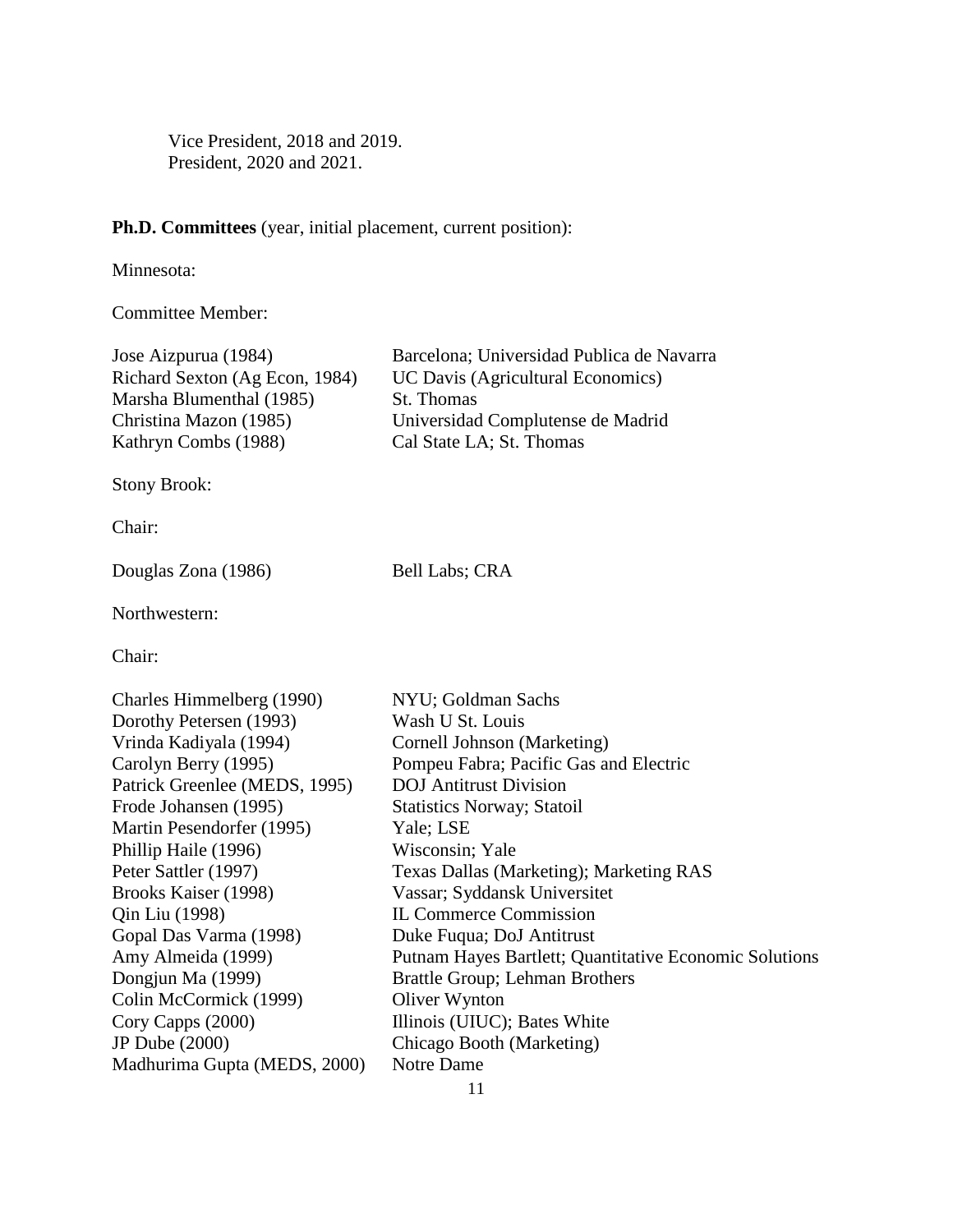Craig Peters (2002) DoJ Antitrust Division Jonathan Powers (2002) Knox College David Barth (2003) Bates White Randal Watson (2003) Texas Austin; Amazon Zsolt Macskasi (2004) Bates White; APRC Maxim Sinitsyn (2005) McGill; UCSD Ching-I Huang (2006) National Taiwan University Jakub Kastl (2006) Stanford; Princeton Allan Collard-Wexler (2006) NYU Stern; Duke Xun Tang (2008) Penn; Rice James Roberts (2009) Duke Javier Donna (2012) Ohio State Joseph Goodman (2012) Compass Lexecon Kosuke Uetake (2013) Yale SoM (Marketing) Ka Hei Tse (2013) Compass Lexecon Erik Hovenkamp (2017) Harvard Law James Myatt (2018) Cornerstone Yuta Toyama (2018) Waseda

## Committee Member:

Paula Worthington (1988) NY Fed; Chicago Harris Sheoli Pargal (1992) World Bank Randal Reed (1994) Montreal; Morgan State Jeffrey Campbell (1995) Rochester; Chicago Fed Sangeeta Kasturia (1995) Oklahoma; Lehman College Ronald Siminauer (Finance, 1995) Analysis Group; Wells Fargo

Hiroshi Ohashi (2000) UBC Sauder (Business Economics); Tokyo Charles Moul (2000) Washington St. Louis; Miami OH Mark Manuszak (2000) Carnegie Mellon; Fed Board of Governors Andrew Cohen (2001) Virginia; Fed Board of Governors Oded Bizan (2001) Analysis Group; Econ|Analysis Avi Goldfarb (2002) Toronto Rotman (Marketing) Gene Tien (2003) PriceWaterhouse Coopers; Baker and McKenzie Marc Fusaro (2004) East Carolina; Emporia State Ambarish Chandra (2006) UBC Sauder; Toronto Rotman Vishwanath Pingali (2007) Cornerstone; Indian Institute of Management Jesse DeLille (2008) Lehman Brothers; Mercuria Energy Guillermo Diaz (2013) Universitat Pacifico; Pontficia Universidad Javeriana Garrett Johnson (2013) Rochester Simon (Marketing); NU Kellogg (Marketing)

Sharon Tennyson (1990) Penn Wharton (Insurance); Cornell (Policy Analysis) Herbert Wong (1992) US Agency for Health Care Research & Quality Xianling (Bruce) Wang (1993) NERA; China Resources Enterprise Laura Connolly (1994) Oregon State; Northern Colorado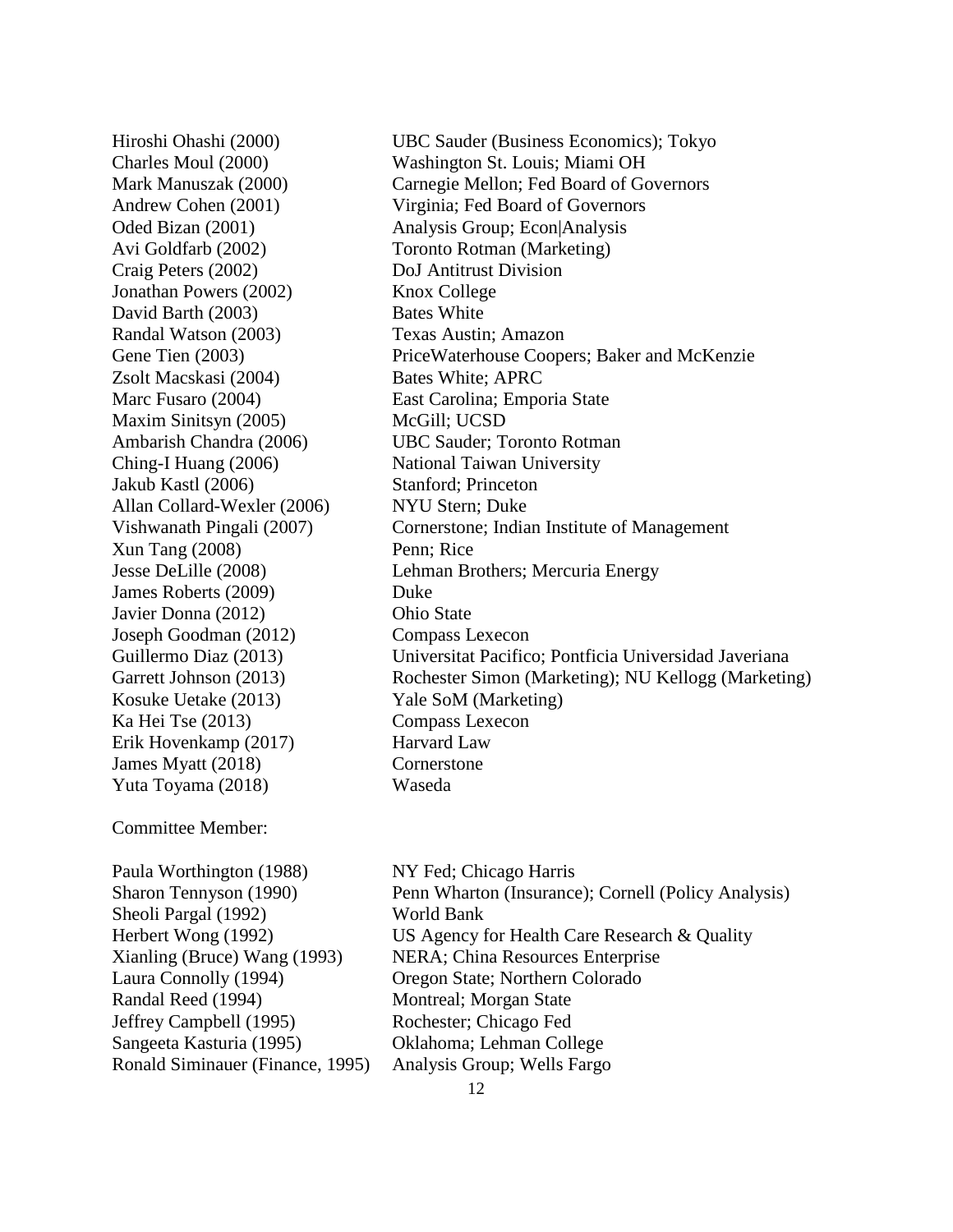Stephanie Lofgren (1996) West Point; Barnard Eugenio Miravete (1996) INSEAD; Texas Austin Kenneth Kavajecz (Finance, 1997) Penn Wharton (Finance); Syracuse (Whitman) Oliver Richard (MEDS, 1997) Rochester (Business Economics); CBO Richard Chisik (1997) Connecticut; Ryerson Daniel Arthur (1997) Brattle Group Aaron Tam (1997) PriceWaterhouse Coopers; Northstar Aerospcae Thomas Lurquin (1998) Marakon; Stanford Management Elie Tamer (1999) Princeton; Harvard Matthew Magura (1999) DOJ Antitrust Division Jeffrey Ballou (2000) Northeastern; Mathematica Wei-Jen Fu (Communication, 2000) Taiwan; deceased (2012) Paulo Santiago (2000) OECD Ulrich Doraszelski (2001) Hoover; Penn Wharton (Business Economics) Joszef Molnar (2001) LECG; EC DG Competition Federico Ciliberto (2001) Florida International; Virginia Stuart Gurrea (2001) Economists Incorporated Arie Beresteanu (2001) Duke; Pittsburgh Pedro Mendi (2001) University of Navarre Nadav Levy (2003) SUNY Albany; IDC Herzliya Ofer Azar (2004) Ben Gurion Jeff Prince (2004) Cornell (Applied Econ); Indiana (Kelley) Josh Nixt (2004) Lexecon; Baker and McKenzie Burcay Erus (2005) Bogczai University Ran Abramitzky (2005) Stanford Eugene Orlov (2005) Compass Lexecon Adam Rosen (2006) University College London; Duke Sayaka Nakamura (2006) Rice; Yokohama City U Maria Salgado (2006) Cornerstone Dimitar Antov (2006) Cambridge Group Shiko Maruyama (2006) U of New South Wales; U of Technology Sydney Serhan Ogur (2007) Illinois Commerce Commission; PJM Joao Macieira (2007) Virginia Tech; US DoT OIG Kripa Freitas (2008) Texas Austin; Toronto Thor Sletten (2008) Criterion Economics Mateo Caronia (2009) Deloitte Paul Grieco (2010) Penn State Ketan Patel (2012) GETCO Mike Abito (2013) Penn Wharton (Business Economics) Mark Chicu (2013) Bates White Tiago Pires (2013) North Carolina; deceased (2016) Marit Hinnosaar (2013) Collegio Carlo Alberto Fernando Luco (2014) Texas A&M Jose Espin-Sanchez (2014) Yale